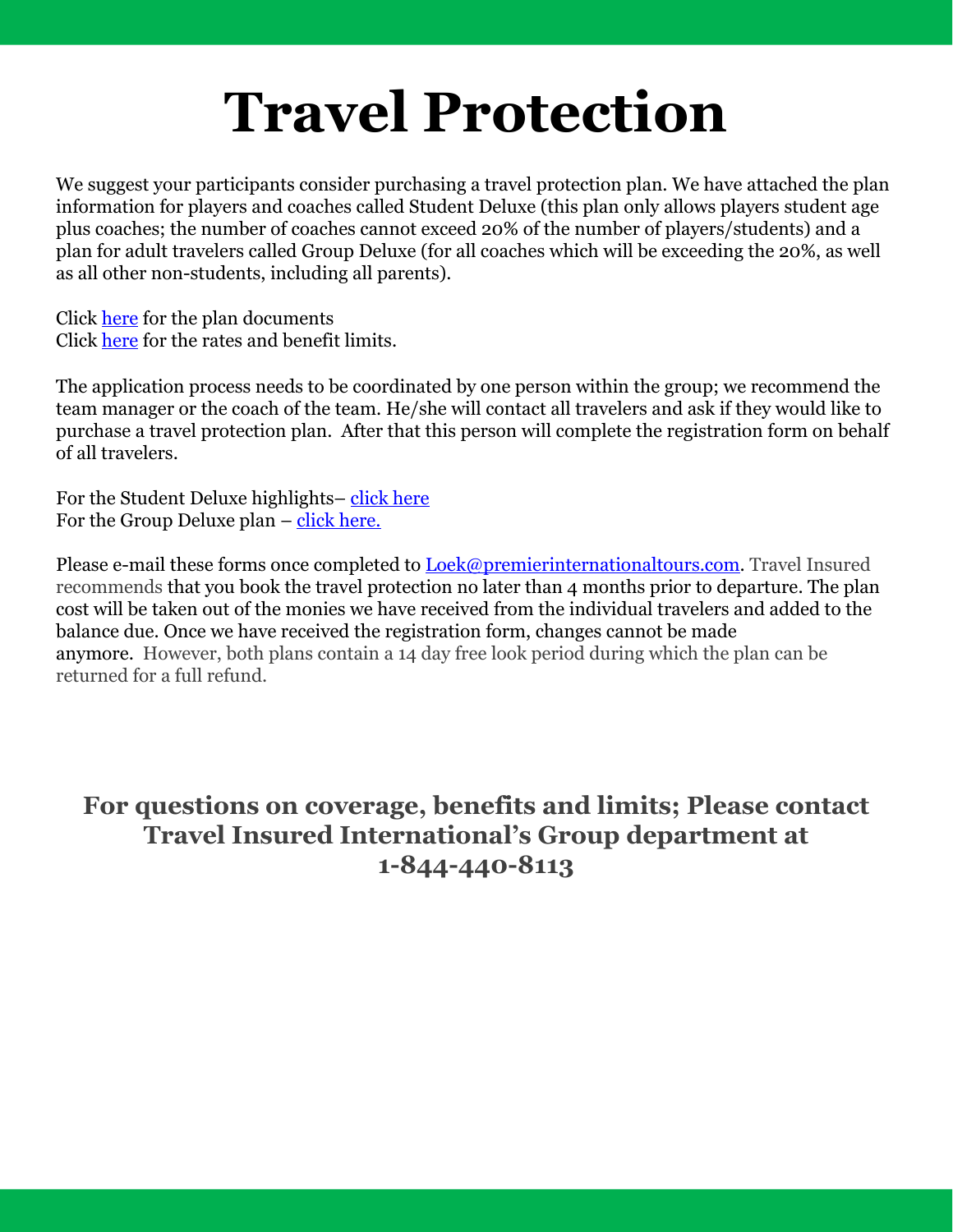# <span id="page-1-0"></span>**STUDENT DELUXE**

*GROUP TRAVEL PROTECTION PLAN*

#### **SCHEDULE OF INSURANCE COVERAGE AND OTHER SERVICES**

| Trip Cancellation**                                               | Trip Cost*        |
|-------------------------------------------------------------------|-------------------|
| Trip Interruption**                                               | 150% of Trip Cost |
| Travel Delay $-6$ hours                                           | \$750 (\$150/day) |
| Missed Connection - 3 hours                                       | \$500             |
| <b>Baggage/Personal Effects</b>                                   | \$1,500           |
| Baggage Delay - 24 hours                                          | \$300             |
| <b>Non-Medical Emergency Evacuation</b>                           | \$150,000         |
| <b>Accident &amp; Sickness Medical Expense</b>                    | \$25,000          |
| <b>Emergency Medical Evacuation, Medical</b>                      | \$100,000         |
| <b>Repatriation &amp; Return of Remains</b>                       |                   |
|                                                                   |                   |
| Non-Insurance Worldwide Emergency                                 | Included          |
| $A$ solotomos $C$ smissos $U$ , $U$ , $U$ , $U$ , $U$ , $U$ , $U$ |                   |

Assistance Services (Provided by OnCall International)

Coverages may vary and not all coverage is available in all jurisdictions.

\* Subject to the maximum benefit amount of \$10,000.

\*\* For \$0 Trip Cost, there is no Trip Cancellation and Trip Interruption is limited to \$500 return air only.

| <b>Cost of Trip</b> | <b>Rates</b> | <b>Cost of Trip</b> | <b>Rates</b> |
|---------------------|--------------|---------------------|--------------|
| \$0                 | \$7          | \$4,001 - \$4,500   | \$121        |
| $$1 - $200$         | \$12         | \$4,501 - \$5,000   | \$135        |
| $$201 - $400$       | \$17         | \$5,001 - \$5,500   | \$149        |
| $$401 - $600$       | \$21         | \$5,501 - \$6,000   | \$163        |
| $$601 - $800$       | \$25         | $$6,001 - $6,500$   | \$177        |
| \$801 - \$1,000     | \$30         | \$6,501 - \$7,000   | \$190        |
| $$1,001 - $1,500$   | \$41         | \$7,001 - \$7,500   | \$204        |
| $$1,501 - $2,000$   | \$54         | \$7,501 - \$8,000   | \$218        |
| \$2,001 - \$2,500   | \$68         | \$8,001 - \$8,500   | \$233        |
| $$2,501 - $3,000$   | \$81         | \$8,501 - \$9,000   | \$247        |
| \$3,001 - \$3,500   | \$94         | \$9,001 - \$10,000  | \$261        |
| \$3,501 - \$4,000   | \$108        |                     |              |

#### **PER PERSON RATES**

The above rates are for trips up to 30 days – for each day over 30 add \$3.00 per person per day. All of the above rates are for the plan which includes insurance and non-insurance services.

> **COMPETING ATHLETES CAN BE COVERED UNDER THE PLAN!**

**Travel Insured International** 844-440-8113 groups@travelinsured.com www.travelinsured.com

PREMIER **INTERNATIONAL TOURS** 

**Premier International Tours 17838 E Easter Pl Foxfield, CO 80016 303-768-089**1

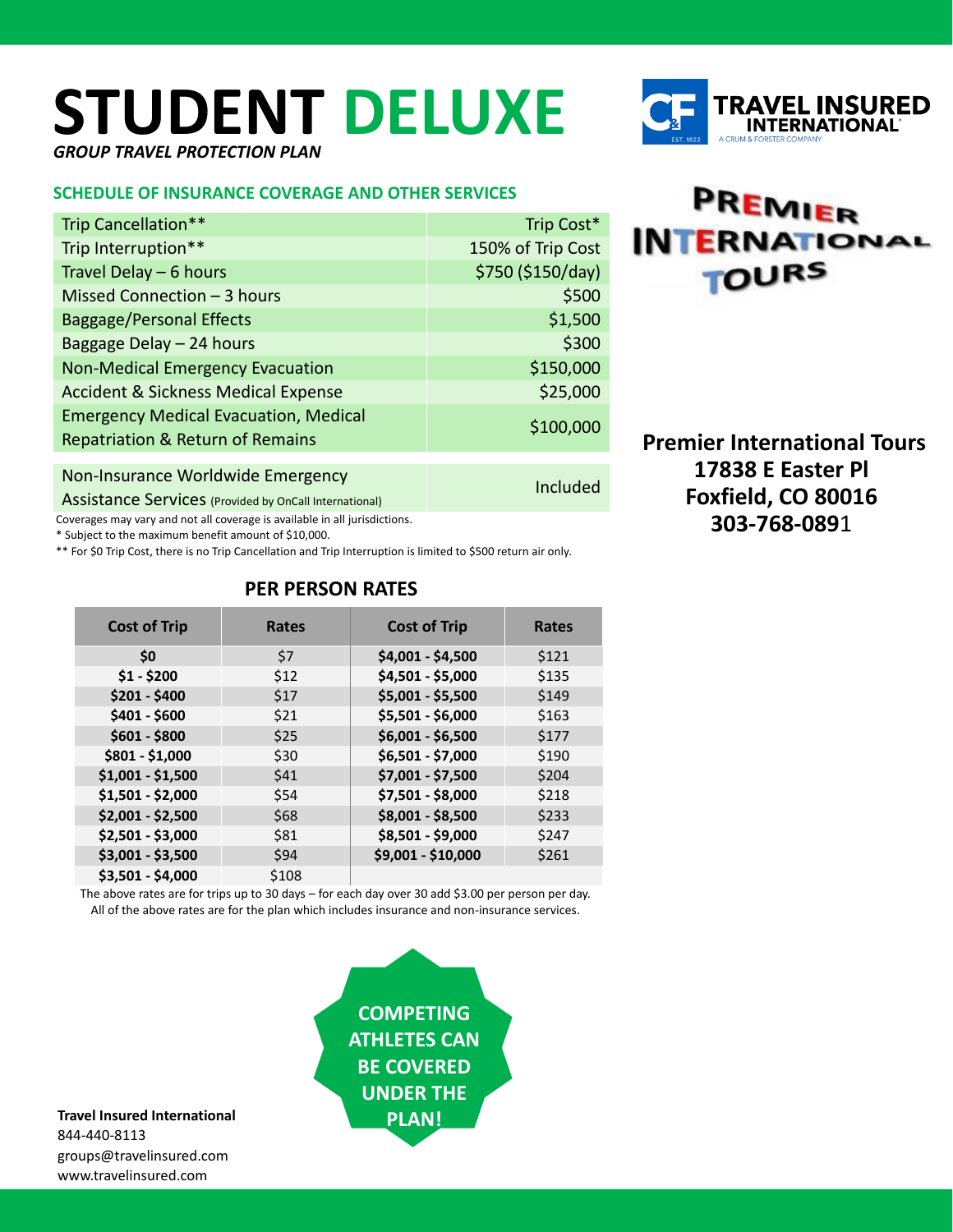#### **GENERAL LIMITATIONS AND EXCLUSIONS**

**Insurance benefits are not payable for any loss due to, arising or resulting from:** 1. suicide, attempted suicide or any intentionally self-inflicted injury of You, a Traveling Companion, Family Member or Business Partner booked to travel with You, while sane or insane; 2. an act of declared or undeclared war; 3. participating in maneuvers or training exercises of an armed service, except while participating in weekend or summer training for the reserve forces of the United States, including the National Guard; 4. riding or driving in races, or speed or endurance competitions or events; 5. mountaineering (engaging in the sport of scaling mountains generally requiring the use of picks, ropes, or other special equipment); 6. participating in skydiving or parachuting, hang gliding or bungee cord jumping; 7. piloting or learning to pilot or acting as a member of the crew of any aircraft; 8. being Intoxicated as defined in the Plan, or under the influence of any controlled substance unless as administered or prescribed by a Legally Qualified Physician; 9. the commission of or attempt to commit a felony or being engaged in an illegal occupation; 10. normal childbirth or pregnancy (except Complications of Pregnancy) or voluntarily induced abortion; 11. dental treatment (except as coverage is otherwise specifically provided by the Plan); 12. amounts which exceed the Maximum Benefit Amount for each coverage as shown in the Schedule of Benefits of the Plan; 13. due to a Pre-Existing Condition, as defined in the Plan. The Pre-Existing Condition Limitation does not apply to the Emergency Medical Evacuation or return of remains coverage; 14. medical treatment during or arising from a Trip undertaken for the purpose or intent of securing medical treatment; 15. a mental or nervous condition, unless hospitalized for that condition while the Plan is in effect for You; 16. due to loss or damage (including death or injury) and any associated cost or expense resulting directly from the discharge, explosion or use of any device, weapon or material employing or involving chemical, biological, radiological or similar agents, whether in time of peace or war, and regardless of who commits the act and regardless of any other sequence thereto.

**Additional Limitations and Exclusions Specific to Baggage and Personal Effects:** Benefits are not payable for any loss caused by or resulting from: breakage of brittle or fragile articles; wear and tear or gradual deterioration; confiscation or appropriation by order of any government or custom's rule; theft or pilferage while left in any unlocked or unattended vehicle; property illegally acquired, kept, stored or transported; Your negligent acts or omissions; or property shipped as freight or shipped prior to the Scheduled Departure Date; or electrical current, including electric arcing that damages or destroys electrical devices or appliances.

#### **Purchase Up to Final Trip Payment Due Date for Pre-Existing Condition Waiver!**

The Pre-Existing Condition Exclusion will be waived if the protection plan is purchased at or before final payment due date for the trip, for the full non-refundable cost of the trip and you are not disabled from travel at the time you pay the plan cost.

#### **PLEASE REFER TO THE PLAN DOCUMENTS FOR A COMPLETE DESCRIPTION OF COVERAGE.**

Premier International Tours is not an insurer and does not have any liability for any coverage amounts. As a travel retailer, Premier International Tours is not qualified or authorized to answer technical questions about the benefits, exclusions or conditions of any of the insurance coverages in the plan or to evaluate the adequacy of your existing insurance coverage. Premier International Tours and its employees may offer and disseminate travel insurance under the direction of Travel Insured International (TII). You may have coverage from other sources that provides you with similar benefits but may be subject to different restrictions depending upon your other coverages. You may wish to compare the terms of this plan with your existing life, health, home, and automobile insurance policies. If you have any questions about this coverage, contact TII at 844-440-8113. Purchasing a travel protection plan is not required in order to purchase any other products or services offered by Premier International Tours.

This document contains highlights of the plans. The plans contain insurance benefits underwritten by the United States Fire Insurance Company under form series T210 et. al. C&F and Crum & Forster are registered trademarks of United States Fire Insurance Company. The Crum & Forster group of companies is rated A (Excellent) by AM Best Company 2018. The plans also contain non-insurance Travel Assistance Services that are provided by an independent organization, and not by United States Fire Insurance Company or Travel Insured International. Coverages may vary and not all coverage is available in all jurisdictions. Individuals looking to obtain additional information regarding the features and pricing of each travel plan component, please contact Travel Insured. T-19022a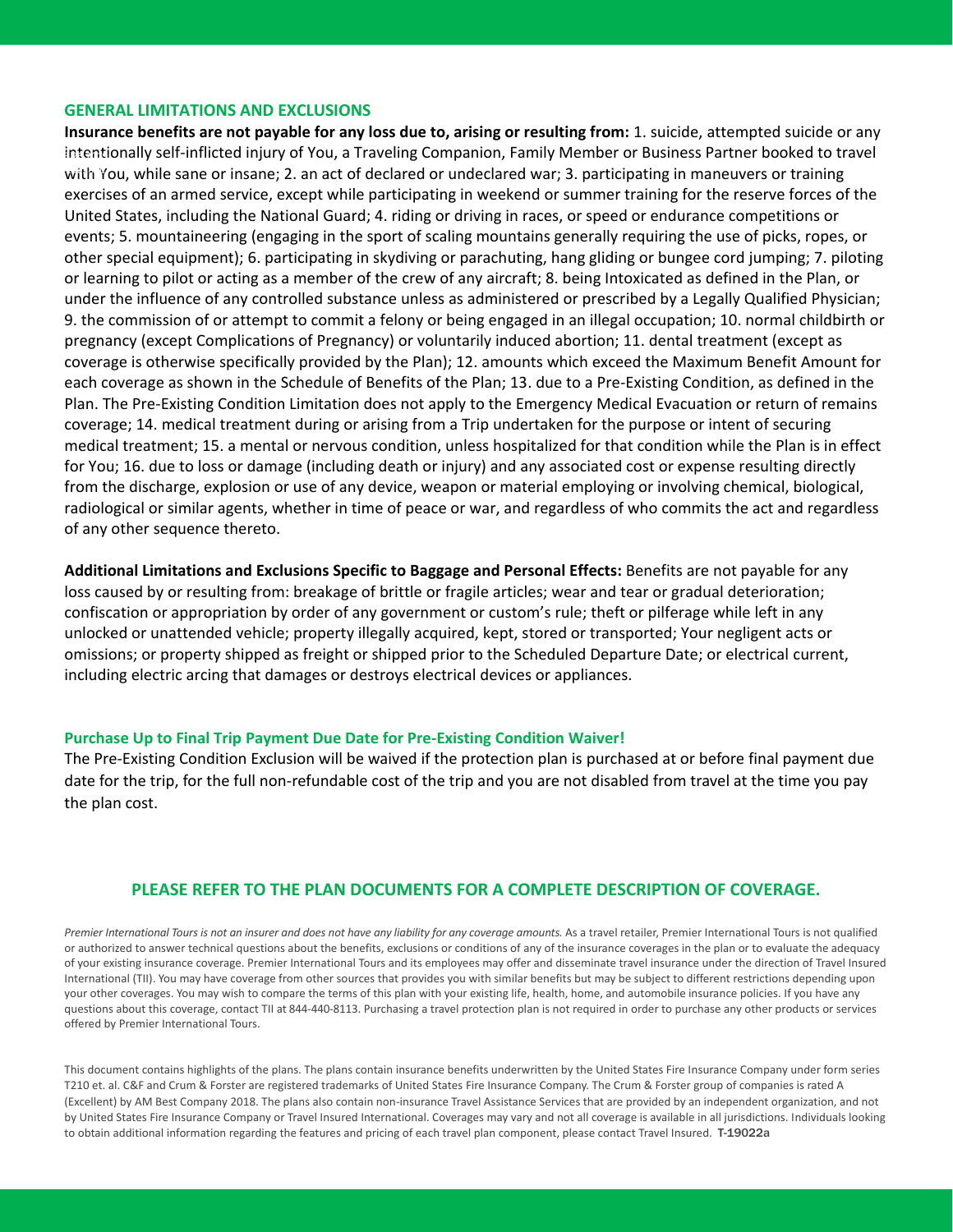## <span id="page-3-0"></span>**GROUP DELUXE GROUP TRAVEL PROTECTION PLAN**

#### **SCHEDULE OF INSURANCE COVERAGE AND OTHER NON-INSURANCE SERVICES**

| Trip Cancellation**                                                              | Trip Cost*        |
|----------------------------------------------------------------------------------|-------------------|
| Trip Interruption**                                                              | 150% of Trip Cost |
| Travel Delay $-6$ hours                                                          | \$750 (\$150/day) |
| Missed Connection $-3$ hours                                                     | \$500             |
| <b>Baggage/Personal Effects</b>                                                  | \$1,500           |
| Baggage Delay - 24 hours                                                         | \$400             |
| Non-Medical Emergency Evacuation                                                 | \$150,000         |
| <b>Accident &amp; Sickness Medical Expense</b>                                   | \$50,000          |
| <b>Emergency Medical Evacuation, Medical</b><br>Repatriation & Return of Remains | \$250,000         |
|                                                                                  |                   |
| Non-Insurance Worldwide Emergency                                                | Included          |
| Assistance Services (Provided by OnCall International)                           |                   |
| Coverages may vary and not all coverage is available in all jurisdictions.       |                   |

\* Subject to the maximum benefit amount of \$20,000.

\*\* For \$0 Trip Cost, there is no Trip Cancellation and Trip Interruption is limited to \$500 return air only.

| <b>Cost of Trip</b> | Rates | <b>Cost of Trip</b> | <b>Rates</b> |  |  |  |
|---------------------|-------|---------------------|--------------|--|--|--|
| \$0                 | \$25  | \$7,001-\$7,500     | \$623        |  |  |  |
| \$1-\$300           | \$40  | \$7,501-\$8,000     | \$644        |  |  |  |
| \$301-\$500         | \$47  | \$8,001-\$8,500     | \$673        |  |  |  |
| \$501-\$1,000       | \$70  | \$8,501-\$9,000     | \$714        |  |  |  |
| \$1,001-\$1,500     | \$112 | \$9,001-\$9,500     | \$748        |  |  |  |
| \$1,501-\$2,000     | \$138 | \$9,501-\$10,000    | \$798        |  |  |  |
| \$2,001-\$2,500     | \$174 | \$10,001-\$11,000   | \$881        |  |  |  |
| \$2,501-\$3,000     | \$206 | \$11,001-\$12,000   | \$962        |  |  |  |
| \$3,001-\$3,500     | \$233 | \$12,001-\$13,000   | \$1,044      |  |  |  |
| \$3,501-\$4,000     | \$290 | \$13,001-\$14,000   | \$1,126      |  |  |  |
| \$4,001-\$4,500     | \$331 | \$14,001-\$15,000   | \$1,207      |  |  |  |
| \$4,501-\$5,000     | \$383 | \$15,001-\$16,000   | \$1,289      |  |  |  |
| \$5,001-\$5,500     | \$424 | \$16,001-\$17,000   | \$1,370      |  |  |  |
| \$5,501-\$6,000     | \$466 | \$17,001-\$18,000   | \$1,452      |  |  |  |
| \$6,001-\$6,500     | \$506 | \$18,001-\$19,000   | \$1,534      |  |  |  |
| \$6,501-\$7,000     | \$582 | \$19,001-\$20,000   | \$1,615      |  |  |  |
|                     |       |                     |              |  |  |  |

#### **PER PERSON RATES**

The above rates are for trips up to 30 days – for each day over 30 add \$6 per person per day. All of the above rates are for the plan which includes insurance and non-insurance services.

**Travel Insured International** 844-440-8113 groups@travelinsured.com www.travelinsured.com

06.17.2019 T-19008k-C



## PREMIER **INTERNATIONAL TOURS**

**Premier International Tours 17838 E Easter Pl Foxfield, CO 80016 303-768-0891**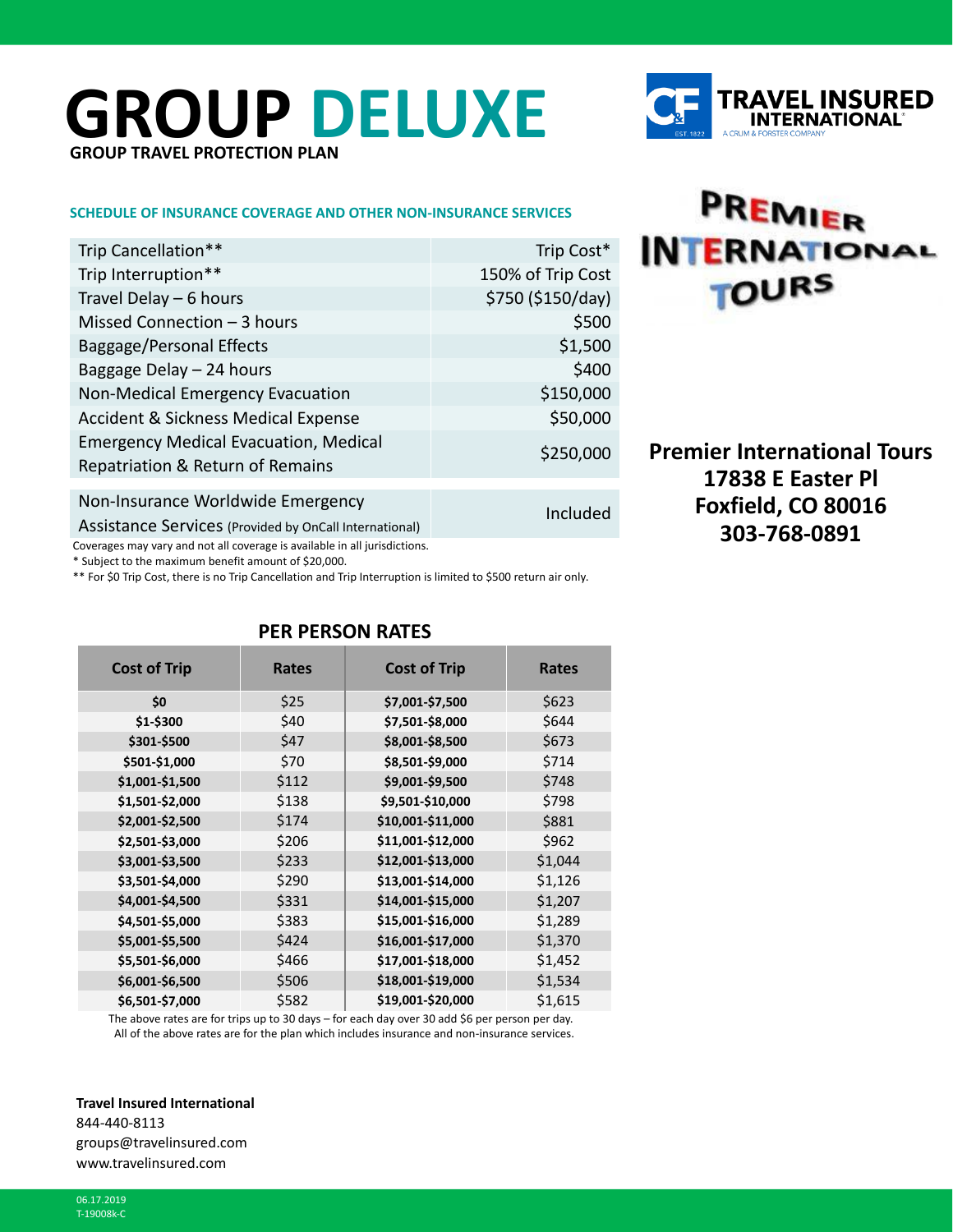#### **GENERAL LIMITATIONS AND EXCLUSIONS**

**Insurance benefits are not payable for any loss due to, arising or resulting from:** 1. suicide, attempted suicide or any intentionally self-inflicted injury of You, a Traveling Companion, Family Member or Business Partner booked to travel with You, while sane or insane; 2. an act of declared or undeclared war; 3. participating in maneuvers or training exercises of an armed service, except while participating in weekend or summer training for the reserve forces of the United States, including the National Guard; 4. riding or driving in races, or speed or endurance competitions or events; 5. mountaineering (engaging in the sport of scaling mountains generally requiring the use of picks, ropes, or other special equipment); 6. participating as a member of a team in an organized sporting competition; 7. participating in bodily contact sports, skydiving or parachuting, hang gliding or bungee cord jumping; 8. piloting or learning to pilot or acting as a member of the crew of any aircraft; 9. being Intoxicated as defined in the Plan, or under the influence of any controlled substance unless as administered or prescribed by a Legally Qualified Physician; 10. the commission of or attempt to commit a felony or being engaged in an illegal occupation; 11. normal childbirth or pregnancy (except Complications of Pregnancy) or voluntarily induced abortion; 12. dental treatment (except as coverage is otherwise specifically provided); 13. amounts which exceed the Maximum Benefit Amount for each coverage as shown in the Schedule of Benefits of the Plan; 14. due to a Pre-Existing Condition, as defined in the Plan. The Pre-Existing Condition Limitation does not apply to the Emergency Medical Evacuation or return of remains coverage; 15. medical treatment during or arising from a Trip undertaken for the purpose or intent of securing medical treatment; 16. a mental or nervous condition, unless hospitalized for that condition while the Plan is in effect for You; 17. due to loss or damage (including death or injury) and any associated cost or expense resulting directly from the discharge, explosion or use of any device, weapon or material employing or involving chemical, biological, radiological or similar agents, whether in time of peace or war, and regardless of who commits the act and regardless of any other sequence thereto.

**Additional Limitations and Exclusions Specific to Baggage and Personal Effects:** Benefits are not payable for any loss caused by or resulting from: breakage of brittle or fragile articles; wear and tear or gradual deterioration; confiscation or appropriation by order of any government or custom's rule; theft or pilferage while left in any unlocked or unattended vehicle; property illegally acquired, kept, stored or transported; Your negligent acts or omissions; or property shipped as freight or shipped prior to the Scheduled Departure Date; or electrical current, including electric arcing that damages or destroys electrical devices or appliances.

#### **Purchase Up to Final Trip Payment Due Date for Pre-Existing Condition Waiver!**

The Pre-Existing Condition Exclusion will be waived if the protection plan is purchased at or before the final payment due date for the trip, for the full non-refundable cost of the trip and you are not disabled from travel at the time you pay the plan cost.

#### **PLEASE REFER TO THE PLAN DOCUMENTS FOR A COMPLETE DESCRIPTION OF COVERAGE.**

Premier International Tours is not an insurer and does not have any liability for any coverage amounts. As a travel retailer, Premier International Tours is not qualified or authorized to answer technical questions about the benefits, exclusions or conditions of any of the insurance coverages in the plan or to evaluate the adequacy of your existing insurance coverage. Premier International Tours and its employees may offer and disseminate travel insurance under the direction of Travel Insured International (TII). You may have coverage from other sources that provides you with similar benefits but may be subject to different restrictions depending upon your other coverages. You may wish to compare the terms of this plan with your existing life, health, home, and automobile insurance policies. If you have any questions about this coverage, contact TII at 844-440-8113. Purchasing a travel protection plan is not required in order to purchase any other products or services offered by Premier International Tours.

This document contains highlights of the plans. The plans contain insurance benefits underwritten by the United States Fire Insurance Company under form series T210 et. al. and TP-401 et. al. C&F and Crum & Forster are registered trademarks of United States Fire Insurance Company. The Crum & Forster group of companies is rated A (Excellent) by AM Best Company 2018. The plans also contain non-insurance Travel Assistance Services that are provided by an independent organization, and not by United States Fire Insurance Company or Travel Insured International. Coverages may vary and not all coverage is available in all jurisdictions. Individuals looking to obtain additional information regarding the features and pricing of each travel plan component, please contact Travel Insured.